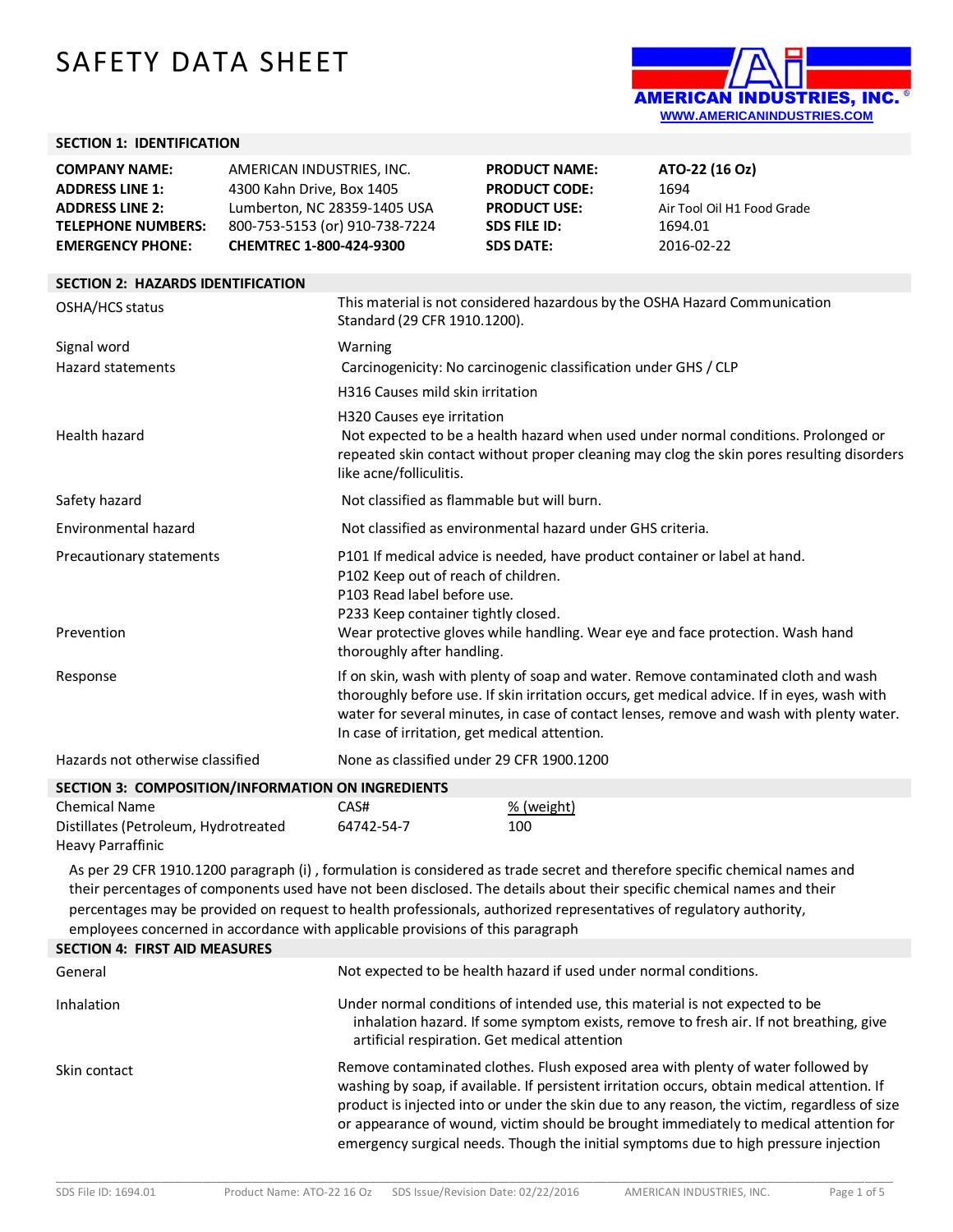|                                                                        | may be minimal / absent, early surgical treatment may significantly reduce the extent of<br>injury.                                                                                                                                                                                                                                                                                                   |
|------------------------------------------------------------------------|-------------------------------------------------------------------------------------------------------------------------------------------------------------------------------------------------------------------------------------------------------------------------------------------------------------------------------------------------------------------------------------------------------|
| Eye contact                                                            | Immediately flush with large quantities of cool water for at least 15 minutes. Get<br>medical attention.                                                                                                                                                                                                                                                                                              |
| Ingestion                                                              | In general no treatment is necessary unless large quantities are swallowed; however, it<br>is advisable to take medical attention. Do not induce vomiting unless directed by<br>medical personnel. Do not give anything by mouth to an unconscious person.                                                                                                                                            |
| Self-protection of first-aiders                                        | When administering the first aid, ensure that you are wearing the appropriate personal<br>protective equipment according to the incident, injury and surrounding                                                                                                                                                                                                                                      |
| <b>SECTION 5: FIRE-FIGHTING MEASURES</b>                               |                                                                                                                                                                                                                                                                                                                                                                                                       |
| Suitable extinguishing media                                           | Water Spray (fog), dry chemical, foam, or carbon dioxide, sand to extinguish flames.                                                                                                                                                                                                                                                                                                                  |
| Unsuitable extinguishing media                                         | Water stream may splash burning liquid and spread fire.                                                                                                                                                                                                                                                                                                                                               |
| Specific hazards arising from the chemical                             | Hazardous combustion product may include a complex mixture of airborne solid and<br>liquid particulates and gases (smoke), carbon monoxide, unidentified inorganic and<br>organic compounds.                                                                                                                                                                                                          |
| Protective equipment and precautions<br>for firefighters               | Proper protective equipment include chemical resistant gloves to be worn, chemical<br>resistant suit is recommended when large contact with spill product is expected. Self-<br>contained breathing apparatus (SCBA) must be worn when approaching a fire in confined<br>area. Select the fire fighters clothing approved by relevant standard                                                        |
| <b>SECTION 6: ACCIDENTAL RELEASE MEASURES</b>                          |                                                                                                                                                                                                                                                                                                                                                                                                       |
| Personal precautions, protective<br>equipment and emergency procedures | Fully encapsulating, vapor protective clothing should be worn for spills and leaks with no<br>fire. Do not touch and walk through spill area. Do not touch damaged container or spilled<br>material unless wearing appropriate protective clothing/equipment. Ventilate the closed<br>area.                                                                                                           |
| <b>Emergency procedures</b>                                            | Isolate the spill / leak area in all directions for about 50 meters (150 ft) for liquids and<br>about 25 meters (75 ft.) for solids and semi-solids. Eliminate all ignition sources (no<br>smoking, flares, sparks / flames in close vicinity). Keep unauthorized persons away and<br>ventilate closed space before entering.                                                                         |
| Environmental precautions                                              | Use appropriate measures for containment of spilled material to the environment.<br>Prevent from entering/ spreading to drain, water, river, ditches by using sand, earth,<br>floor dryers or other appropriate barriers.                                                                                                                                                                             |
| Methods and materials for containment<br>and cleaning up               | Shovel into suitable properly marked container for disposal or reclamation in accordance<br>with local regulations.                                                                                                                                                                                                                                                                                   |
| Reference to other sections                                            | Refer to section 8 - exposure control / personal protection and section 13- disposal<br>considerations.                                                                                                                                                                                                                                                                                               |
| <b>SECTION 7: HANDLING AND STORAGE</b>                                 |                                                                                                                                                                                                                                                                                                                                                                                                       |
| Storage                                                                | Store the product in well-ventilated area. Keep containers vertical with the lid facing<br>upwards. Do not keep containers horizontal. This product has a natural tendency to bleed<br>oil if not stored properly.                                                                                                                                                                                    |
| <b>General Precautions</b>                                             | Store in well-ventilated area, if risk of vapor inhalation. Use the information in this data<br>sheet as input for risk management arising due to local conditions which help to manage<br>safe handling of this product.                                                                                                                                                                             |
| Precautions for safe handling                                          | Avoid prolonged and repeated contact with skin. Avoid inhaling the vapors/mist. When<br>handling the drums, kegs, pails etc., proper safety shoes, and other protective clothes,<br>safety glasses etc. should be worn. Dispose appropriately any contaminated rags/material<br>as per prevailing local allowable practices. Keep containers in closely tight and, cool and<br>well ventilated areas. |
| Conditions for safe storage, including any<br>incompatibilities        | Keep containers tightly closed in well-ventilated covered areas. Avoid contact with<br>rain or other water sources. Keep the storage place cool preferably <120 °F / <50 °C.<br>Higher temperature may create pressure buildup inside container and chances of<br>container bursting or leakage may occur under extreme conditions. Keep away from<br>other oxidizing and incompatible materials.     |
| Specific End Use (s)                                                   | This material should not be used for any other purpose than the intended use as per<br>section 1 without the expert advice                                                                                                                                                                                                                                                                            |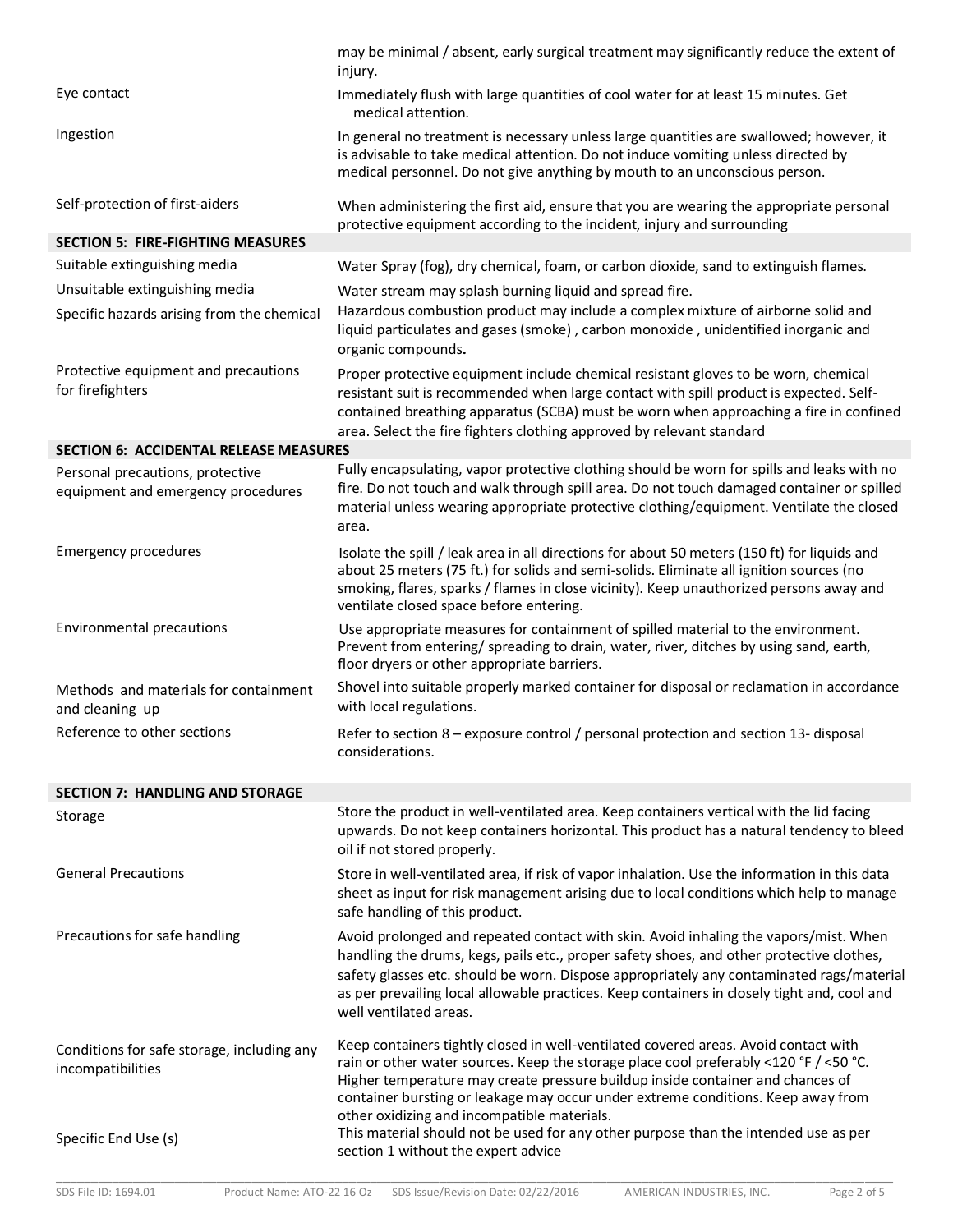### **SECTION 8: EXPOSURE CONTROLS/PERSONAL PROTECTION**

| Material                        | Source      | Type                                                                                                                                                                                   | mg/m3                  |
|---------------------------------|-------------|----------------------------------------------------------------------------------------------------------------------------------------------------------------------------------------|------------------------|
| White mineral oil               | ACGIH       | <b>TWA</b>                                                                                                                                                                             | 5.0 mg/m <sup>3</sup>  |
|                                 |             | <b>STEL</b>                                                                                                                                                                            | 10.0 mg/m <sup>3</sup> |
|                                 | <b>OSHA</b> | <b>TWA</b>                                                                                                                                                                             | 5.0 mg/m <sup>3</sup>  |
| Biological exposure index (BEI) |             | No biological limit allocated.                                                                                                                                                         |                        |
| <b>PNEC related information</b> |             | Data not available.                                                                                                                                                                    |                        |
| Monitoring methods              |             | Monitoring of the concentration of substances in the breathing zone of workers or<br>in general workplace may be required to confirm the compliance with local<br>governing authority. |                        |
| Engineering measures/controls   |             | Adequate ventilation systems may be needed to control concentrations of<br>airborne contaminants above permissible threshold applicable limits.                                        |                        |
| Eye/face protection             |             | Wear safety goggles.                                                                                                                                                                   |                        |
| Skin/body protection            |             | Wear safety shoes and protective gloves.                                                                                                                                               |                        |
| Respiratory                     |             | In case of insufficient ventilation, use suitable respiratory equipment.                                                                                                               |                        |
| Environmental exposure controls |             | Minimize release to the environment. Follow best practices for site management and<br>disposal of waste as per local regulations                                                       |                        |

# **SECTION 9: PHYSICAL AND CHEMICAL PROPERTIES**

| Appearance                            |                                                                                                                                                                                                               |
|---------------------------------------|---------------------------------------------------------------------------------------------------------------------------------------------------------------------------------------------------------------|
| Physical state                        | Liquid                                                                                                                                                                                                        |
| Color                                 | Colorless                                                                                                                                                                                                     |
| Odor                                  | Slight hydrocarbon                                                                                                                                                                                            |
| Odor Threshold                        | Not available                                                                                                                                                                                                 |
| рH                                    | Not applicable                                                                                                                                                                                                |
| Specific gravity (15°C) (59°F)        | $0.85 - 0.87$                                                                                                                                                                                                 |
| Flash point, COC,                     | 177 - 256°C (351 - 493°F)                                                                                                                                                                                     |
| Lower and upper flammability limits   | Not available                                                                                                                                                                                                 |
| Auto-ignition temperature             | $324 - 454$ °C (615 - 849°F)                                                                                                                                                                                  |
| VOC, % wt.                            | Nil                                                                                                                                                                                                           |
| Vapor pressure                        | < 0.1 kPa (< 1 mm Hg) at 40°C (104°F)                                                                                                                                                                         |
| Viscosity @ 40°C (104°F), cSt         | 10-100                                                                                                                                                                                                        |
| Pour point                            | $-10 - 15^{\circ}C (14 - 59^{\circ}F)$                                                                                                                                                                        |
| SECTION 10: STABILITY AND REACTIVITY  |                                                                                                                                                                                                               |
| Reactivity                            | No reactivity is expected under normal conditions of intended use. However, under high<br>temperature or adverse operating conditions thermal / chemical decomposition of the<br>product may be possible      |
| Chemical stability                    | No hazardous reaction is expected under normal conditions of temperature and pressure                                                                                                                         |
| Possibility of hazardous reactions    | Hazardous polymerization is not expected. Reacts with strong oxidizing agents                                                                                                                                 |
| Conditions to avoid                   | Extreme temperature and direct sunlight / heat / flame.                                                                                                                                                       |
| Incompatible materials                | Strong oxidizing agent.                                                                                                                                                                                       |
| Hazardous decomposition products      | Hazardous decomposition is not expected to form under normal conditions of storage.                                                                                                                           |
| SECTION 11: TOXICOLOGICAL INFORMATION |                                                                                                                                                                                                               |
| Basis of assessment                   | Information given hereby is based on the components and the toxicology of similar<br>products and the data indicated here are representative of the product as whole rather<br>than for individual components |
| Acute oral toxicity                   | Expected to be low toxicity ; LC/LD 50 > 5000 mg/kg                                                                                                                                                           |
| Acute dermal toxicity                 | Expected to be low toxicity ; LC/LD 50 > 2000 mg/kg                                                                                                                                                           |
| Acute inhalation toxicity             | Unlikely to be harmful; >5mg/L (as mist)                                                                                                                                                                      |
| Skin Irritation/Corrosion             | Expected to be slightly irritating. Prolonged/repeated contact with skin without                                                                                                                              |

\_\_\_\_\_\_\_\_\_\_\_\_\_\_\_\_\_\_\_\_\_\_\_\_\_\_\_\_\_\_\_\_\_\_\_\_\_\_\_\_\_\_\_\_\_\_\_\_\_\_\_\_\_\_\_\_\_\_\_\_\_\_\_\_\_\_\_\_\_\_\_\_\_\_\_\_\_\_\_\_\_\_\_\_\_\_\_\_\_\_\_\_\_\_\_\_\_\_\_\_\_\_\_\_\_\_\_\_\_\_\_\_\_\_\_\_\_\_\_\_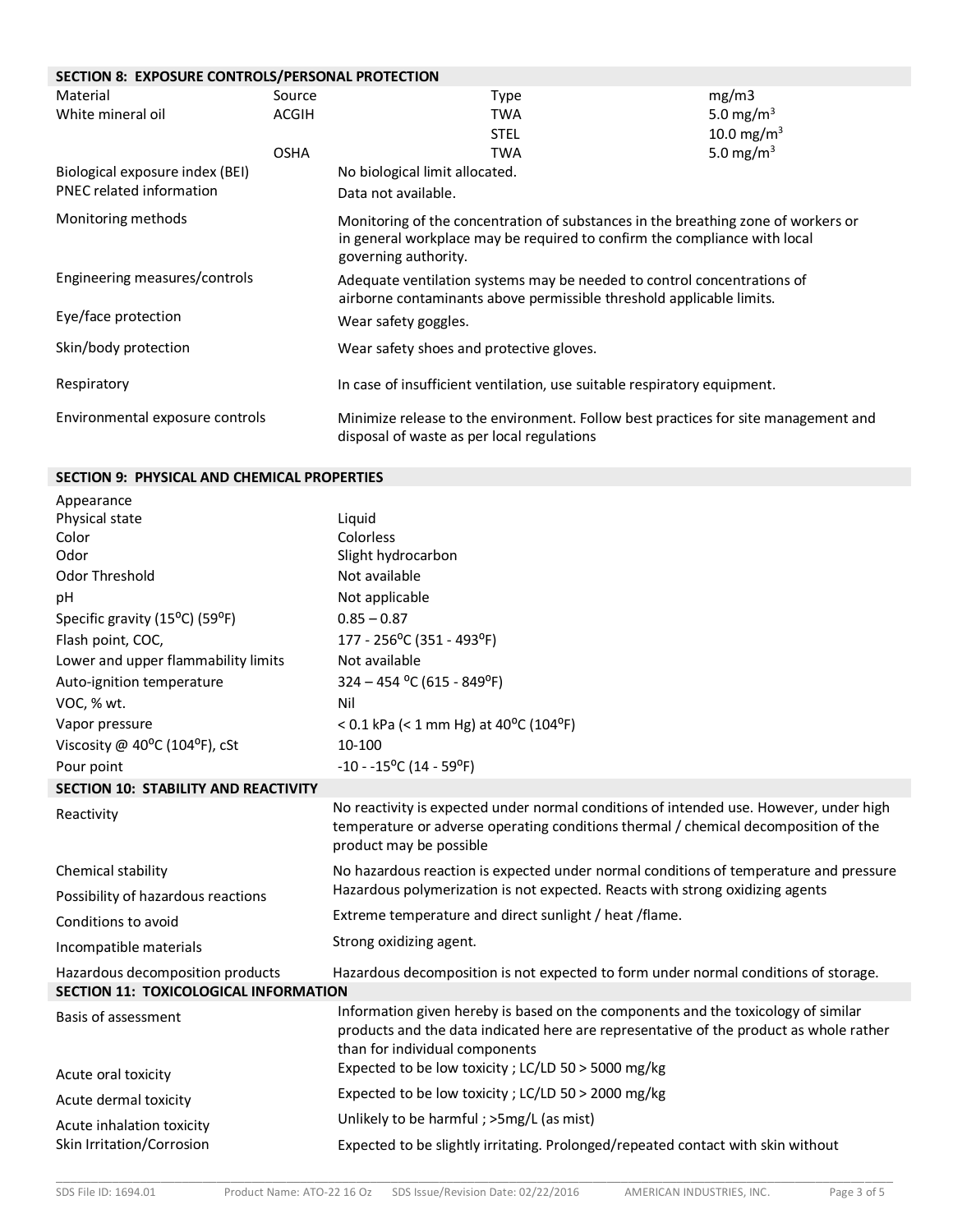|                                            | adequate cleaning may clog the pores of the skin, may result disorder such as oil<br>acne/folliculitis.                                                                                                                                                                                                                                                                                                              |
|--------------------------------------------|----------------------------------------------------------------------------------------------------------------------------------------------------------------------------------------------------------------------------------------------------------------------------------------------------------------------------------------------------------------------------------------------------------------------|
| Serious eye damage/irritation              | Expected to be slightly irritating.                                                                                                                                                                                                                                                                                                                                                                                  |
| Respiratory/skin sensitization             | Not determined.                                                                                                                                                                                                                                                                                                                                                                                                      |
| Aspiration                                 | Not expected to be aspiration hazard.                                                                                                                                                                                                                                                                                                                                                                                |
| Germ cell mutagenicity                     | Not expected a mutagenic hazard.                                                                                                                                                                                                                                                                                                                                                                                     |
| Carcinogenicity                            | Not considered to be carcinogenic as it contain severely refined which are reported to be<br>non-carcinogenic in lab animal studies. The class of oils used in making this product are<br>not classified as carcinogenic by IARC.                                                                                                                                                                                    |
| <b>SECTION 12: ECOLOGICAL INFORMATION</b>  |                                                                                                                                                                                                                                                                                                                                                                                                                      |
| Basis of assessment                        | Eco-toxicological data has not been determined specifically on this product. The<br>information given herewith is based on the information given on eco-toxicity of<br>components and/or on similar products. the information given here are representative<br>of the product as whole and not as individual components<br>Sparingly soluble mixture in aqueous media. Not toxic to fish but may coat gill structure |
| Toxicity                                   | and cause suffocation if spilled. This product may cause gastrointestinal distress in birds<br>and mammals through ingestion.                                                                                                                                                                                                                                                                                        |
| Persistence and degradability              | The hydrocarbons in this material are not readily biodegradable, but since they can be<br>degraded by microorganisms, they are regarded as inherently biodegradable.                                                                                                                                                                                                                                                 |
| Bioaccumulative potential                  | Log Kow values measured for the hydrocarbon components of this material are greater<br>than 5.3, and therefore regarded as having the potential to bioaccumulate. In practice,<br>metabolic processes may reduce bioconcentration.                                                                                                                                                                                   |
| Mobility in soil                           | Volatilization to air is not expected to be a significant fate process due to the low vapor                                                                                                                                                                                                                                                                                                                          |
|                                            | pressure of this material.<br>In water, base oils will float and spread over the surface at a rate dependent upon                                                                                                                                                                                                                                                                                                    |
|                                            | viscosity. There will be significant removal of hydrocarbons from the water by sediment<br>adsorption. In soil and sediment, hydrocarbon components will show low mobility with                                                                                                                                                                                                                                      |
|                                            | adsorption to sediments being the predominant physical process. The main fate process<br>is expected to be slow biodegradation of the hydrocarbon constituents in soil and<br>sediment.                                                                                                                                                                                                                              |
| Other adverse effects                      | None anticipated.                                                                                                                                                                                                                                                                                                                                                                                                    |
| <b>SECTION 13: DISPOSAL CONSIDERATIONS</b> |                                                                                                                                                                                                                                                                                                                                                                                                                      |
| Disposal methods                           | Take expert advice of local regulatory agency for disposing this product.                                                                                                                                                                                                                                                                                                                                            |
| Product disposal                           | Try to minimize the product waste by using best applicable practices. It is the<br>responsibility of the waste generator to evaluate the waste classification and appropriate<br>disposal methodology in accordance with the applicable regulation. Do not dispose in to<br>environment, in drain or in river / ponds / water reservoirs.                                                                            |
| Container disposal                         | To be disposed in accordance with local prevailing and allowable regulations                                                                                                                                                                                                                                                                                                                                         |
| <b>SECTION 14: TRANSPORT INFORMATION</b>   |                                                                                                                                                                                                                                                                                                                                                                                                                      |
| US DOT                                     | Not required.                                                                                                                                                                                                                                                                                                                                                                                                        |
| Canadian TDG                               | Not required.<br>Not required.                                                                                                                                                                                                                                                                                                                                                                                       |
| European                                   | Not classified as hazardous product for land, sea and air transport.                                                                                                                                                                                                                                                                                                                                                 |
| ADR, IMDG, IATA-DGR                        |                                                                                                                                                                                                                                                                                                                                                                                                                      |
| <b>SECTION 15: REGULATORY INFORMATION</b>  |                                                                                                                                                                                                                                                                                                                                                                                                                      |
| <b>OSHA Hazard Communication Standard</b>  | This material is not considered hazardous in accordance with OSHA HAzCom 2012, 29<br>CFR 1910.1200.                                                                                                                                                                                                                                                                                                                  |
| US inventory list                          | All components are listed or exempted. (TSCA 8b)                                                                                                                                                                                                                                                                                                                                                                     |
| SARA 302/304<br>SARA 311/312               | No products were found.                                                                                                                                                                                                                                                                                                                                                                                              |
| SARA 313 Toxic Release Inventory           | This material contains no chemicals subject to the supplier notification requirements of                                                                                                                                                                                                                                                                                                                             |
|                                            | the SARA 313 Toxic Release Program                                                                                                                                                                                                                                                                                                                                                                                   |